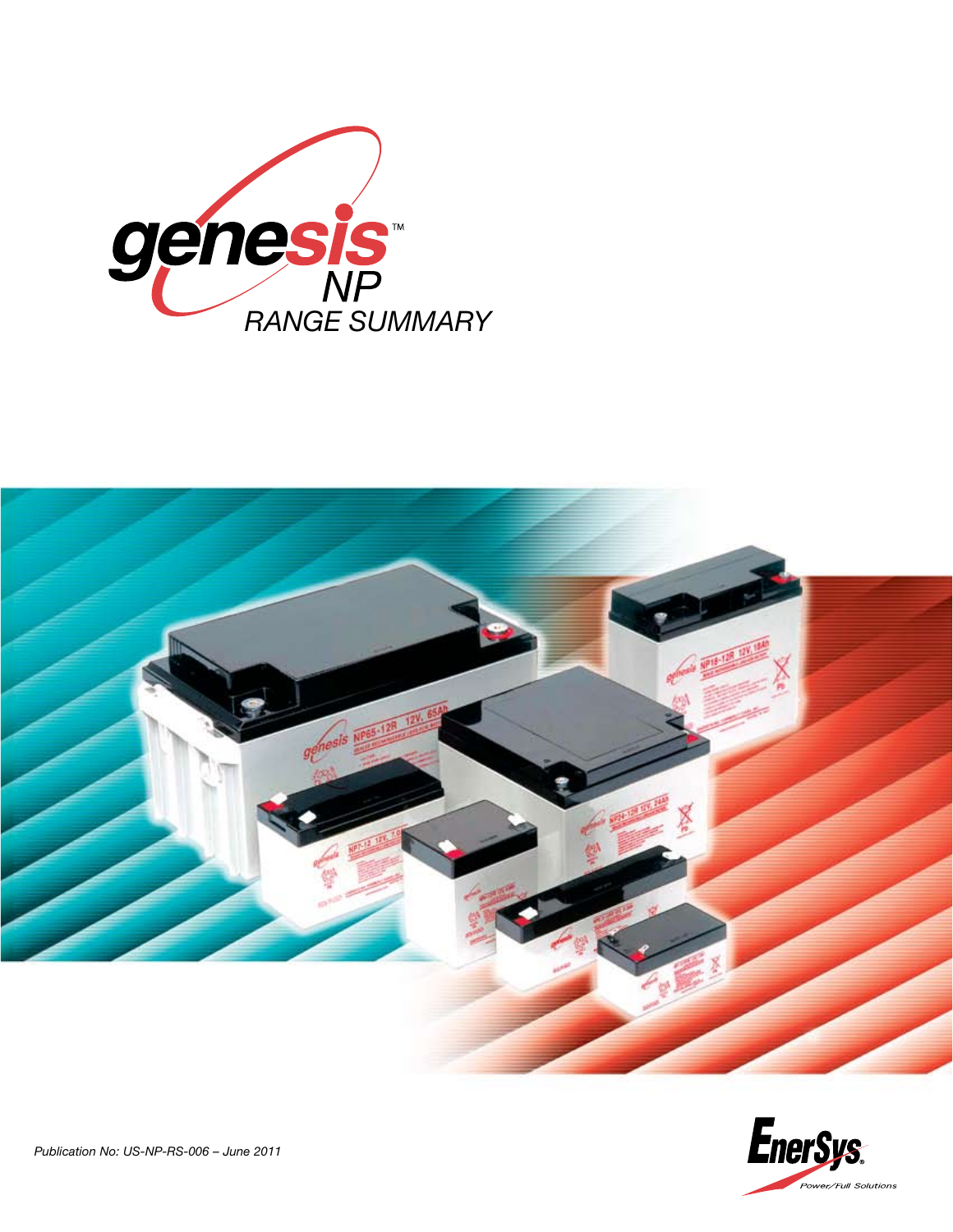## **GENERAL SPECIFICATIONS**

#### **GENESIS® NPH BATTERY SERIES**

| Type      | FR Type*    | <b>Volts</b> | <b>Nominal Capacity</b><br>(10hr rate-Ah) | Length |       | <b>Width</b> |       | <b>Overall Height</b><br>incl. Terminals |       | Weight |       | Lavout | <b>Terminal</b><br><b>Illustration</b> |
|-----------|-------------|--------------|-------------------------------------------|--------|-------|--------------|-------|------------------------------------------|-------|--------|-------|--------|----------------------------------------|
|           |             |              |                                           | mm     | (in.) | mm           | (in.) | mm                                       | (in.) | kgs.   | (lbs) |        |                                        |
| NPH3.2-12 | NPH3.2-12FR | 12           | 3.2                                       | 134    | 5.28  | 67           | 2.64  | 64                                       | 2.52  | 1.38   | 3.05  | o      | A/C                                    |

### **GENESIS® NP BATTERY SERIES**

| <b>Type</b>  | FR Type*         | <b>Volts</b> | <b>Nominal Capacity</b><br>(20hr rate-Ah) | Length |       | <b>Width</b> |       | <b>Overall Height</b><br>incl. Terminals |         | Weight |        | Layout         | <b>Terminal</b><br>Illustration |
|--------------|------------------|--------------|-------------------------------------------|--------|-------|--------------|-------|------------------------------------------|---------|--------|--------|----------------|---------------------------------|
|              |                  |              |                                           | mm     | (in.) | mm           | (in.) | mm                                       | (in.)   | kgs.   | (lbs)  |                |                                 |
| <b>NP1-6</b> | NP1-6FR          |              | 1.0                                       | 51     | 2.01  | 42           | 1.65  | 57                                       | 2.24    | 0.28   | 0.61   | 5              | Α                               |
| NP1.2-6      | NP1.2-6FR        |              | 1.2                                       | 97     | 3.82  | 25           | 0.98  | 56                                       | 2.20    | 0.30   | 0.67   | 1              | A                               |
| NP2.8-6      | NP2.8-6FR        |              | 2.8                                       | 67     | 2.64  | 33           | 1.30  | 105                                      | 4.13    | 0.59   | 1.30   | 5              | A/C                             |
| <b>NP3-6</b> | NP3-6FR          |              | 3.0                                       | 134    | 5.28  | 33           | 1.30  | 67                                       | 2.64    | 0.69   | 1.53   | 1              | A                               |
| NP3.2-6      | NP3.2-6FR        |              | 3.2                                       | 66     | 2.60  | 33           | 1.30  | 104                                      | 4.09    | 0.59   | 1.30   | 5              | A                               |
| NP3.8-6      | NP3.8-6FR        |              | 3.8                                       | 66     | 2.60  | 33           | 1.30  | 125                                      | 4.92    | 0.75   | 1.65   | 1              | A                               |
| <b>NP4-6</b> | NP4-6FR          | 6            | 4.0                                       | 70     | 2.76  | 47           | 1.85  | 105                                      | 4.15    | 0.80   | 1.76   | 5              | A/C                             |
| NP4.5-6      | NP4.5-6FR        |              | 4.5                                       | 70     | 2.76  | 47           | 1.85  | 105                                      | 4.15    | 0.86   | 1.90   | 5              | A/C                             |
| NP5-6        | NP5-6FR          |              | 5.0                                       | 70     | 2.76  | 47           | 1.85  | 105                                      | 4.15    | 0.95   | 2.10   | 5              | A/C                             |
| <b>NP7-6</b> | NP7-6FR          |              | 7.0                                       | 151    | 5.95  | 33           | 1.30  | 100                                      | 3.94    | 1.28   | 2.83   | 1              | A/C                             |
| NP8.5-6      | <b>NP8.5-6FR</b> |              | 8.5                                       | 98     | 3.86  | 56           | 2.20  | 118                                      | 4.65    | 1.60   | 3.53   | 9              | A/C                             |
| NP10-6       | NP10-6FR         |              | 10.0                                      | 151    | 5.95  | 50           | 1.97  | 101                                      | 3.98    | 1.99   | 4.38   | 1              | A/C                             |
| NP12-6       | NP12-6FR         |              | 12.0                                      | 151    | 5.95  | 50           | 1.97  | 101                                      | 3.98    | 2.04   | 4.48   | $\mathbf{1}$   | A/C                             |
| NP0.8-12     | NP0.8-12FR       |              | 0.8                                       | 96     | 3.78  | 25           | 0.98  | 61                                       | 2.42    | 0.37   | 0.82   | 7              | H/I                             |
| NP1.2-12     | NP1.2-12FR       |              | 1.2                                       | 97     | 3.82  | 48           | 1.89  | 56                                       | 2.20    | 0.57   | 1.25   | 3              | Α                               |
| NP2-12       | <b>NP2-12FR</b>  |              | 2.0                                       | 150    | 5.91  | 20           | 0.79  | 89                                       | 3.50    | 0.70   | 1.54   | 8              | B                               |
| NP2-12-C     | NP2-12CFR        |              | 2.0                                       | 182    | 7.17  | 24           | 0.93  | 61                                       | 2.40    | 0.73   | 1.61   | 6              | L                               |
| NP2.3-12     | NP2.3-12FR       |              | 2.3                                       | 178    | 7.01  | 35           | 1.38  | 67                                       | 2.64    | 1.02   | 2.15   | 1              | A                               |
| NP2.6-12     | NP2.6-12FR       |              | 2.6                                       | 134    | 5.28  | 67           | 2.64  | 66                                       | 2.60    | 1.36   | 3.00   | 3              | Α                               |
| NP2.9-12     | NP2.9-12FR       |              | 2.9                                       | 79     | 3.11  | 56           | 2.20  | 105                                      | 4.13    | 1.24   | 2.73   | 1              | A/C                             |
| NP3-12       | <b>NP3-12FR</b>  |              | 3.0                                       | 132    | 5.20  | 33           | 1.30  | 105                                      | 4.13    | 1.18   | 2.60   | 1              | A/C                             |
| NP3.4-12     | NP3.4-12FR       |              | 3.4                                       | 134    | 5.28  | 67           | 2.64  | 67                                       | 2.64    | 1.39   | 3.06   | 3              | A/C                             |
| NP4-12       | <b>NP4-12FR</b>  |              | 4.0                                       | 90     | 3.54  | 70           | 2.76  | 107                                      | 4.21    | 1.70   | 3.74   | 1              | A/C                             |
| NP4.5-12     | NP4.5-12FR       |              | 4.5                                       | 90     | 3.54  | 70           | 2.76  | 107                                      | 4.21    | 1.76   | 3.88   | 1              | A/C                             |
| NP5-12       | <b>NP5-12FR</b>  |              | 5.0                                       | 90     | 3.54  | 70           | 2.76  | 107                                      | 4.21    | 1.81   | 4.00   | 1              | A/C                             |
| NP7-12       | <b>NP7-12FR</b>  |              | 7.0                                       | 151    | 5.95  | 65           | 2.56  | 100                                      | 3.94    | 2.59   | 5.72   | 4              | A/C                             |
| NP12-12      | <b>NP12-12FR</b> | 12           | 12.0                                      | 151    | 5.95  | 98           | 3.86  | 100                                      | 3.94    | 4.06   | 8.95   | 4              | C                               |
| NP18-12      | NP18-12FR        |              | 17.2                                      | 181    | 7.13  | 76           | 3.00  | 167                                      | 6.57    | 6.17   | 13.60  | $\overline{2}$ | D/E                             |
| NP24-12      | NP24-12FR        |              | 24.0                                      | 166    | 6.54  | 175          | 6.89  | 125                                      | 4.92    | 9.07   | 20.00  | $\overline{c}$ | C/D/E                           |
| NP33-12      | NP33-12FR        |              | 33.0                                      | 197    | 7.76  | 131          | 5.16  | $158+$                                   | $6.22+$ | 11.79  | 26.00  | $\mathbf{1}$   | E/F                             |
| NP35-12      | NP35-12FR        |              | 35.0                                      | 198    | 7.80  | 132          | 5.20  | 170                                      | 6.69    | 12.61  | 27.80  | 1              | F                               |
| NP38-12      | NP38-12FR        |              | 38.0                                      | 197    | 7.76  | 165          | 6.50  | 172                                      | 6.77    | 14.59  | 32.16  | $\overline{2}$ | F/G                             |
| NP55-12      | <b>NP55-12FR</b> |              | 55.0                                      | 229    | 9.02  | 138          | 5.43  | $207+$                                   | $8.15+$ | 18.01  | 39.70  | 1              | M/E                             |
| NP65-12      | NP65-12FR        |              | 65.0                                      | 350    | 13.78 | 166          | 6.54  | 174                                      | 6.85    | 23.63  | 52.10  | $\overline{2}$ | F/G                             |
| NP75-12      | <b>NP75-12FR</b> |              | 75.0                                      | 259    | 10.20 | 169          | 6.65  | $208+$                                   | $8.19+$ | 26.50  | 58.42  | 1              | M/G                             |
| NP90-12      | NP90-12FR        |              | 90.0                                      | 304    | 11.97 | 168          | 6.61  | $229+$                                   | 9.02    | 31.18  | 68.74  | 1              | M/G                             |
| NP100-12     | NP100-12FR       |              | 100.0                                     | 329    | 12.95 | 174          | 6.85  | $214+$                                   | $8.43+$ | 32.94  | 72.62  | 1              | J/G                             |
| NP120-12     | NP120-12FR       |              | 120.0                                     | 407    | 16.02 | 173          | 6.81  | 235                                      | 9.25    | 38.41  | 84.68  | 1              | J/G                             |
| NP150-12     | NP150-12FR       |              | 150.0                                     | 483    | 19.02 | 170          | 6.69  | 241                                      | 9.49    | 47.13  | 103.90 | 1              | J/G                             |
| NP200-12     | NP200-12FR       |              | 200.0                                     | 520    | 20.47 | 260          | 10.24 | 208                                      | 8.19    | 73.00  | 160.93 | 3              | K/G                             |

#### **DATASAFE® NPX BATTERY SERIES**

| Type           | FR Type*          | <b>Volts</b> | <b>Watts/Cell to</b><br>1.67 End Voltage | Nominal<br><b>Capacity</b><br>(20hr | Lenath |       | <b>Width</b> |       | <b>Overall Height</b><br>incl. Terminals |       | <b>Weight</b> |       | Lavout         | Terminal<br><b>Illustration</b> |
|----------------|-------------------|--------------|------------------------------------------|-------------------------------------|--------|-------|--------------|-------|------------------------------------------|-------|---------------|-------|----------------|---------------------------------|
|                |                   |              |                                          | rate-Ah)                            | mm     | (in.) | mm           | (in.) | mm                                       | (in.) | kgs.          | (lbs) |                |                                 |
| NPX-35-6       | <b>NPX-35-6FR</b> | 6            | 35W/Cell                                 | 8                                   | 151    | 5.95  | 33           | .30   | 100                                      | 3.94  | 1.43          | 3.15  |                | A/C                             |
| NPX-50         | NPX-50FR          |              | 50W/Cell                                 | 13                                  | 151    | 5.95  | 50           | .97   | 100                                      | 3.94  | 2.09          | 4.60  |                | A/C                             |
| <b>NPX-25</b>  | NPX-25FR          |              | 23W/Cell                                 | 5                                   | 90     | 3.54  | 70           | 2.75  | 107                                      | 4.21  | .95           | 4.30  |                | A/C                             |
| <b>NPX-35</b>  | NPX-35FR          |              | 35W/Cell                                 | 8                                   | 151    | 5.95  | 65           | 2.56  | 100                                      | 3.94  | 2.75          | 6.06  | 4              | A/C                             |
| <b>NPX-80</b>  | NPX-80FR          | 12           | 80W/Cell                                 | 20                                  | 181    | 7.13  | 76           | 2.39  | 167                                      | 6.57  | 6.35          | 14.00 | 2              | D/E                             |
| <b>NPX-100</b> | <b>NPX-100FR</b>  |              | 95W/Cell                                 | 28                                  | 166    | 6.54  | 125          | 4.92  | 175                                      | 6.89  | 9.70          | 21.38 | 2              | D/E                             |
| <b>NPX-135</b> | <b>NPX-135FR</b>  |              | 135W/Cell                                | 33                                  | 197    | 7.76  | 131          | 5.16  | $158+$                                   | 6.22  | 11.94         | 26.32 |                | E/F                             |
| <b>NPX-150</b> | <b>NPX-150FR</b>  |              | 150W/Cell                                | 40                                  | 197    | 7.76  | 165          | 6.50  | 172                                      | 6.77  | 14.29         | 31.50 | $\overline{2}$ | F/G                             |

### **FOOTNOTES:**

\* FR: UL94-VO, Flame Retardant Case and Cover (Oxygen index 28)<br>+ Height is top cover. Overall Height, including terminal is dependent on the terminal configuration<br>Recognized by UL File No. MH16464

**NOTE:** All dimensions are +/- 0.08 inches (2mm); Weights are +/- 5%

## **Torque Specifications:**

M5 bolt: 26.6 lbf.in (3Nm) +/- 5% M6 bolt: 44.31 lbf.in (5Nm) +/- 5% M5 receptacle: 35.4 lbf.in (4Nm) +/- 5% M6 receptacle: 65 lbf.in (6.8Nm) +/- 5%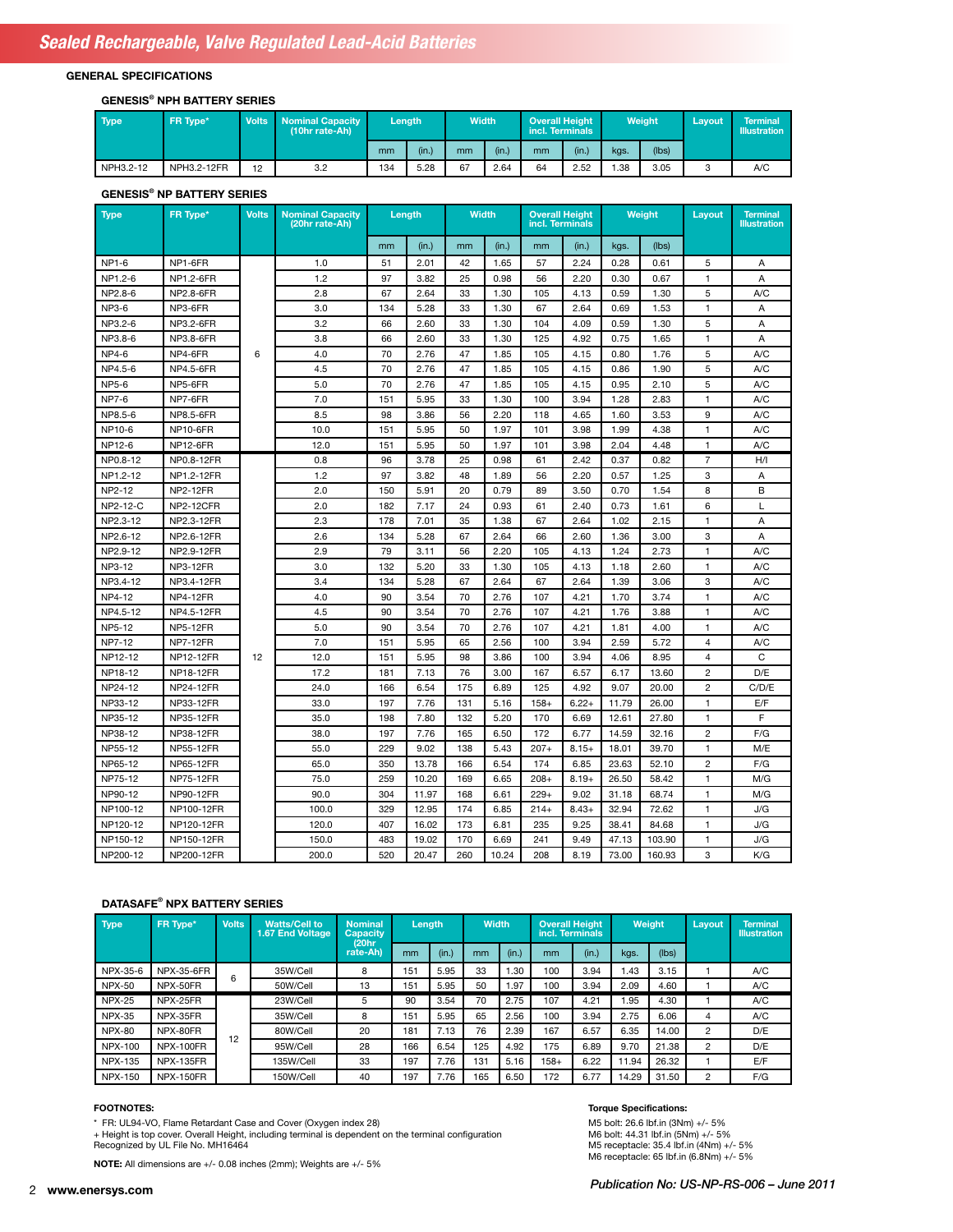



## **TERMINAL ILLUSTRATION**



0.630 16.00  $±$  0.02 in. for dimensions  $<$  5mm  $0.394$  10.01<br>0.335 8.50  $± 0.04$  in. for dimensions  $≥ 5$ mm 0.335 ± 0.08 in. for all height dimensions 【開】 ြင်္ဂ unless otherwise specified. **M8 "Universal" Bolt Fastened Terminal**

#### **Charging**

- **•** Standby use: Apply constant voltage charging at 2.275 volts per cell (or 2.25–2.30VPC).
- Cyclic use: Apply constant voltage charging at 2.40-2.50 VPC. Initial charging current should be set at less than 0.25CA.
- **•** Top charge: Product in storage (ambient temperature 25°C/77°F) requires a top charge every six months. Apply constant voltage at 2.40 volts per cell, initial charging current should be set at less than 0.1CA for 15 to 20 hours.

## **Discharge**

- **•** Stop operation when voltage has reached the minimum permissible voltage. Recharge immediately.
- **•** Do not operate at 6CA or more current continuously.

### **Storage**

- **•** Always store battery in a fully charged condition.
- **•** If battery is to be stored for a long period, apply a recovery top-charge every 6 months.
- **•** Store batteries in a dry and cool location.

#### **Temperature**

**•** Keep within ambient temperatures of –15°C to +50°C for both charging and discharging.

### **Incorporating battery into equipment**

- **•** Encase battery in a well ventilated compartment.
- **•** Avoid installing battery near heated units such as a transformer.
- **•** House the battery in the lowest section of the equipment enclosure or rack to prevent unnecessary battery temperature rise.

# **Others**

- **•** Avoid terminal short circuit. **•** DO NOT expose to open flame.
- **•** WARNING Avoid exposure of the battery to any type of oil, solvent, detergent, petroleum-based solvent or ammonia solution. These materials could potentially cause permanent damage to the battery jar and cover and will void the warranty.